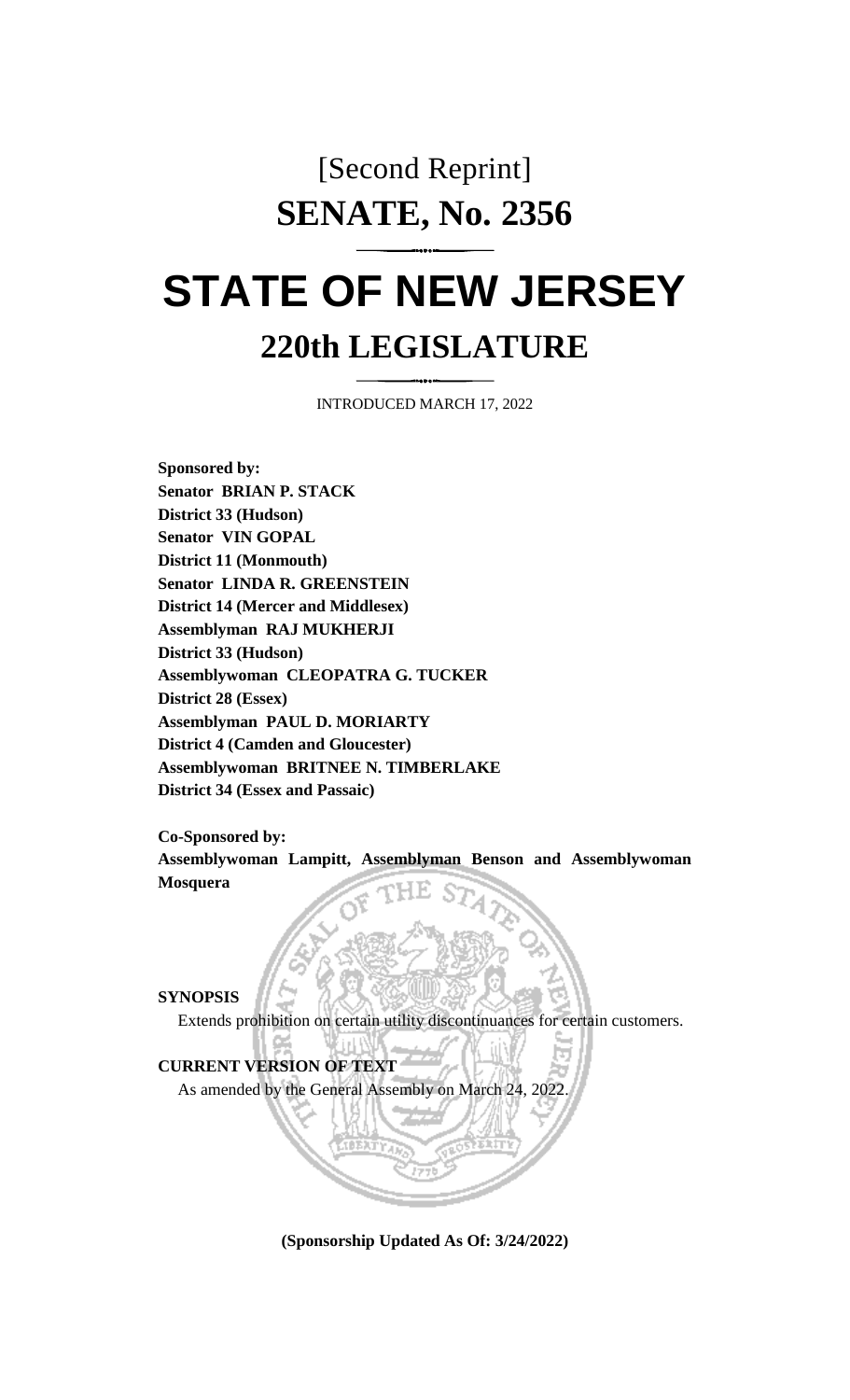**AN ACT** concerning extended utility service protections for certain customers and amending P.L.2021, c.317 (C.40A:5A-28 et al.). **BE IT ENACTED** *by the Senate and General Assembly of the State of New Jersey:* 7 1. Section 1 of P.L.2021, c.317 is amended to read as follows: 8 1. As used in sections 1 and 2 of P.L.2021, c.317: "Local authority" means an authority, as defined in section 3 of P.L.1983, c.313 (C.40A:5A-3), or a water district established pursuant to R.S.40:62-96 et seq., that provides electric, sewer, or water service. "Municipal utility" means a municipal public utility, as defined in N.J.S.40A:1-1, or a joint meeting or regional service agency as 15 defined in section 3 of P.L.2007, c.63 (C.40A:65-3), that provides electric, sewer, or water service. "Public utility" means a public utility, as defined pursuant to R.S.48:2-13, that provides electric, gas, sewer, or water service. "Residential customer" means a residential customer of record of a local authority, municipal utility, or a public utility or any residential tenant of a residence where the owner or any agent or other representative of the owner of the residence is a non- residential customer of record of a local authority, municipal utility, or public utility. "Submitted an application" means a residential customer has created an application via the online portal or telephone hotline operated by the Department of Community Affairs, or has submitted a paper application to the Department of Community Affairs or through a home energy assistance grantee agency. A residential customer who has submitted an application shall include those residential customers who have yet to provide, mail, or upload documents that are required in order for the application for the utility assistance program to be deemed complete. "Utility emergency" means any condition constituting a potential danger to life, health, or property that requires a local authority, municipal utility, or public utility to discontinue or interrupt the provision of electric, gas, sewer, or water service. 2. Section 2 of P.L.2021, c.317 is amended to read as follows: 2. a. The provisions of Executive Order No. 246 of 2021 concerning a grace period for residential customers of certain utilities, including paragraphs two through four, nine through 14, 16 through 18, and 21, shall remain in effect for any local authority, municipal utility, and public utility that provides, sewer, or water service, and any municipal utility or rural electric cooperative that

**EXPLANATION – Matter enclosed in bold-faced brackets [thus] in the above bill is not enacted and is intended to be omitted in the law.**

**Matter underlined thus is new matter**

**Matter enclosed in superscript numerals has been adopted as follows: Senate SLP committee amendments adopted March 21, 2022. Assembly floor amendments adopted March 24, 2022.**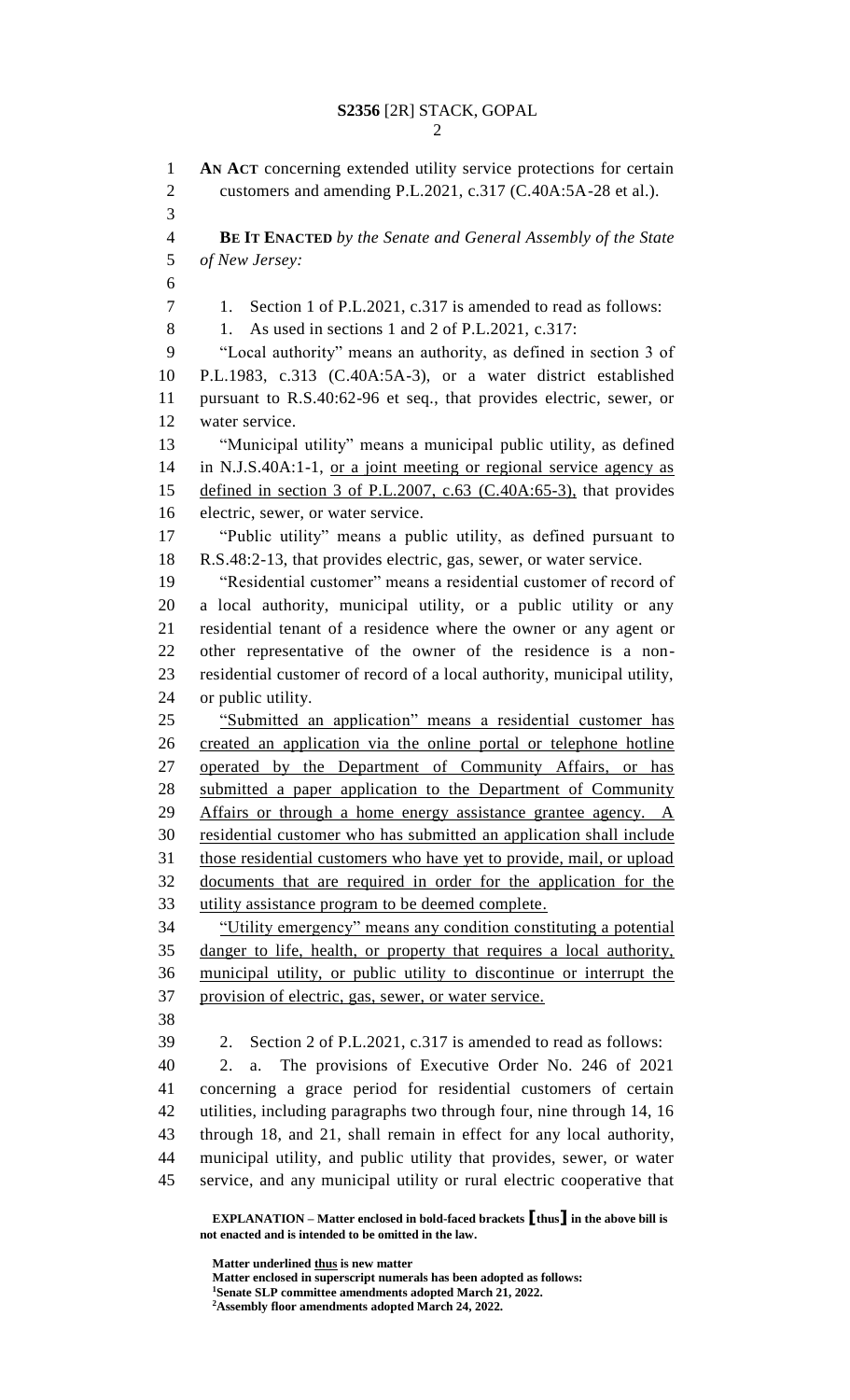provides electric service, through March 15, 2022. Any residential customer sewer, or water service discontinuance, and any discontinuance of electric service to a residential customer of a municipal utility or rural electric cooperative occurring between the end of the grace period established pursuant to Executive Order No. 246 of 2021 and the effective date of P.L.2021, c.317 (C.40A:5A- 28 et al.) shall be nullified and service shall be restored immediately. Notwithstanding any other provisions of law, a local authority or municipal utility shall not place, sell, or enforce a lien on real property for the unpaid balance of any electric or water charges, or for the unpaid balance of any sewer charges not sold at tax sale as of January 1, 2022 or otherwise accrued to a lien that was struck off to a municipality or sold prior to January 1, 2022, until after the expiration of the extended grace period pursuant to this section. The extended grace period provided for in this section shall expire on March 15, 2022.

 b. Notwithstanding any other provisions of law, prior to discontinuing service to a residential customer, or placing, selling, or enforcing a lien on real property owned by a residential customer for the unpaid balance of any water charges accrued between the declaration of a public health emergency in Executive Order No. 103 of 2020 and March 15, 2022, a local authority, municipal utility, or public utility shall offer the residential customer a utility service bill payment plan for the unpaid balance of any water charges accrued prior to March 15, 2022. The utility service bill payment plan shall have a minimum 12-month duration unless the residential customer requests a shorter payback period, and shall not require payment of a down payment, deposit, reconnection costs, interest, or penalties. The local authority, municipal utility, or public utility may offer residential customers a combined payment and payment forgiveness plan with a duration of less than 12 months that involves forgiveness of at least 50 percent of the outstanding principal upon the consent of the residential customer. **[**If**]** Except as otherwise provided in subsection k. of this section, if a residential customer does not agree to a utility service bill payment plan pursuant to this subsection within 30 days of being offered the plan by the local authority, municipal utility, or public utility, the local authority, municipal utility, or public utility may take appropriate enforcement action after March 15, 2022, including discontinuing service or placing, selling, or enforcing a lien, to the extent otherwise permitted by law.

 c. Notwithstanding any other provisions of law, prior to discontinuing service to a residential customer, or placing, selling, or enforcing a lien on real property owned by a residential customer, for the unpaid balance of any electric charges accrued between the declaration of a public health emergency in Executive Order No. 103 of 2020 and March 15, 2022, a municipal electric utility or rural electric cooperative shall offer the residential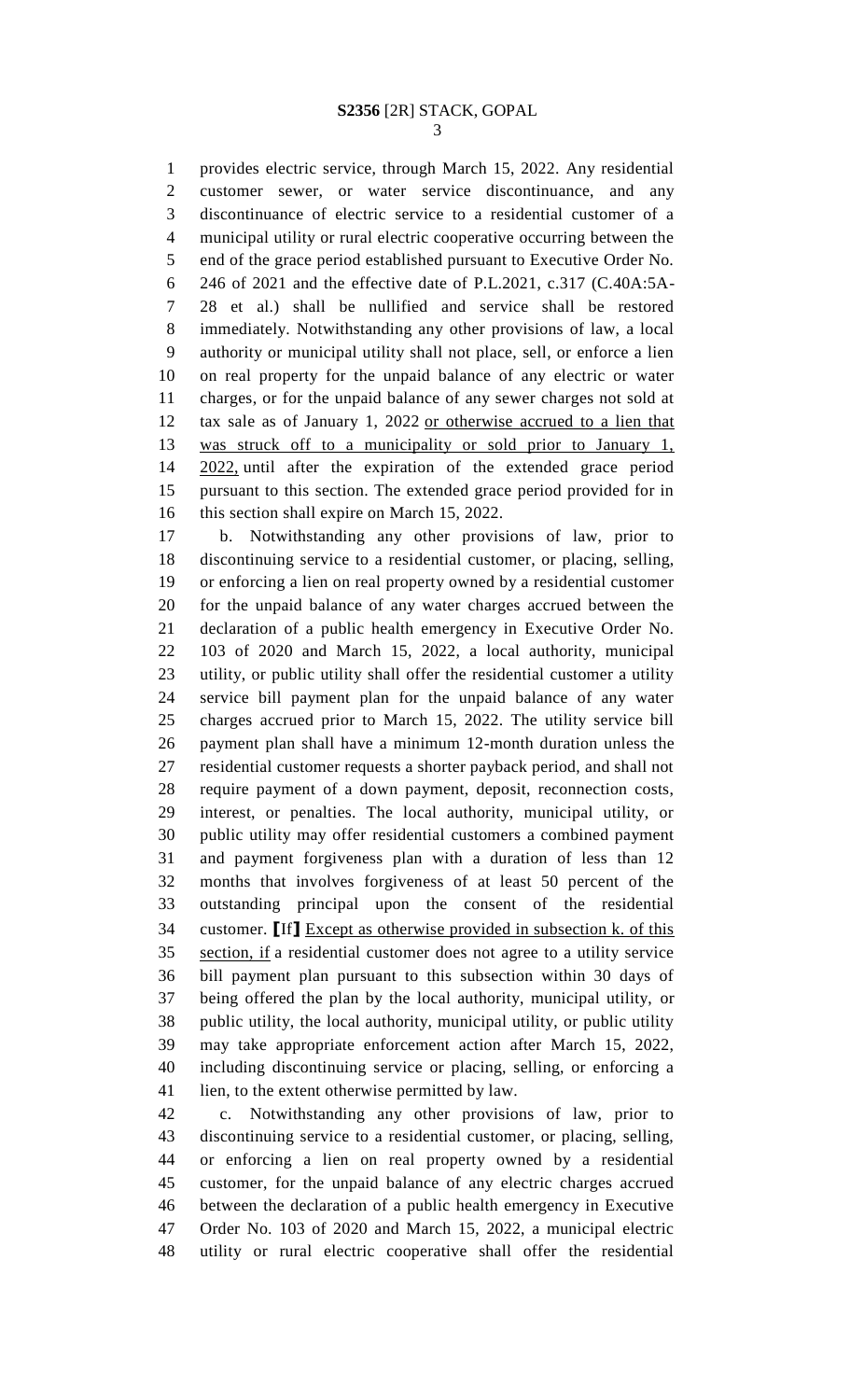customer a utility service bill payment plan for the unpaid balance of any electric charges accrued prior to March 15, 2022. The utility service bill payment plan shall have a minimum 12-month duration unless the residential customer requests a shorter payback period, and shall not require payment of a down payment, deposit, reconnection costs, interest, or penalties. The municipal electric utility or rural electric cooperative may offer residential customers a combined payment and payment forgiveness plan with a duration of less than 12 months that involves forgiveness of at least 50 percent of the outstanding principal upon the consent of the residential customer. **[**If**]** Except as otherwise provided in subsection k. of this section, if a residential customer does not agree to a utility service bill payment plan pursuant to this subsection within 30 days of being offered the plan by the municipal electric utility or rural electric cooperative, the municipal electric utility or rural electric cooperative may take appropriate enforcement action after March 15, 2022, including discontinuing service or placing, selling, or enforcing a lien, to the extent otherwise permitted by law.

 d. Notwithstanding any other provisions of law, prior to discontinuing service to a residential customer for the unpaid balance of any electric or gas charges accrued between the declaration of a public health emergency in Executive Order No. 103 of 2020 and the expiration date of Executive Order No. 246 of 2021, or in the case of a customer participating in the Winter Termination Program set forth in N.J.A.C.14:3-3A.5, any electric or gas charges accrued between the declaration of a public health emergency in Executive Order No. 103 of 2020 and March 15, 2022, a public utility shall offer the residential customer a utility service bill payment plan for the unpaid balance of any electric or gas charges accrued prior to the expiration date of Executive Order No. 246 of 2021 or, in the case of a customer participating in the Winter Termination Program set forth in N.J.A.C.14:3-3A.5, any electric or gas charges accrued prior to March 15, 2022. The utility service bill payment plan shall have a minimum 12-month duration unless the residential customer requests a shorter payback period, and shall not require payment of a down payment, deposit, reconnection costs, interest, or penalties. The public utility may offer residential customers a combined payment and payment forgiveness plan with a duration of less than 12 months that involves forgiveness of at least 50 percent of the outstanding principal upon the consent of the residential customer. **[**If**]** Except as otherwise provided in subsection k. of this section, if a residential customer does not agree to a utility service bill payment plan pursuant to this subsection within 30 days of being offered the plan by the public utility, the public utility may take appropriate enforcement action after the expiration of Executive Order 246 of 2021 or for customers participating in the Winter Termination Program set forth in N.J.A.C.14:3-3A.5 after March 15, 2022,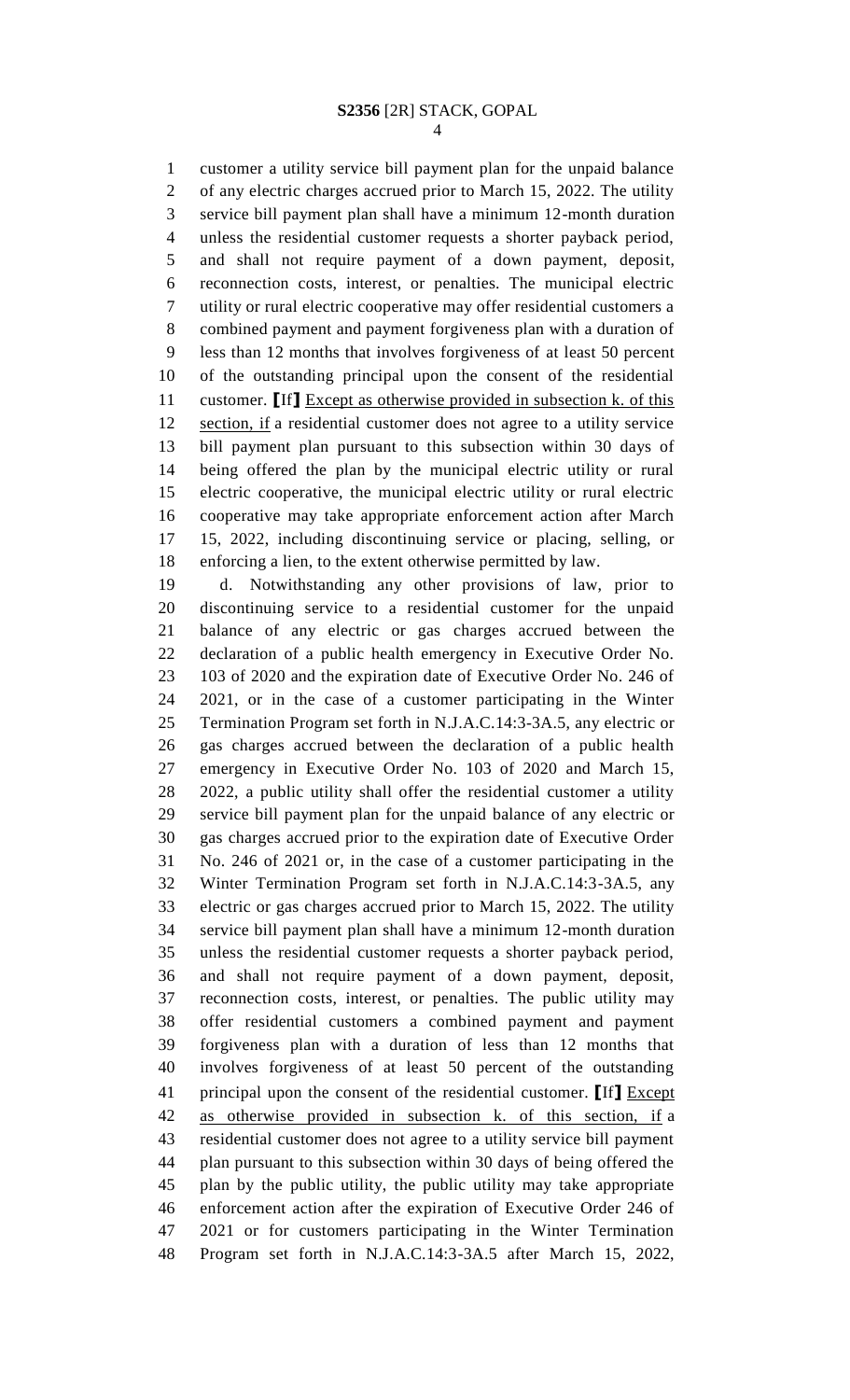including discontinuing service, to the extent otherwise permitted by law.

 e. Notwithstanding any other provisions of law, prior to discontinuing service to a residential customer, or placing, selling, or enforcing a lien on real property owned by a residential customer, for the unpaid balance of any sewer charges accrued between the declaration of a public health emergency in Executive Order No. 103 of 2020 and March 15, 2022 that had not been sold at tax sale as of January 1, 2022 or otherwise accrued to a lien that was struck off to a municipality or sold prior to January 1, 2022, a local authority, municipal utility, or public utility shall offer a residential customer a utility service bill payment plan for the unpaid balance of any sewer charges accrued **[**between the declaration of a public health emergency in Executive Order No. 103 of 2020 and**]** prior to March 15, 2022. The utility service bill payment plan shall have a minimum 12-month duration unless the residential customer requests a shorter payback period, and shall not require a down payment, deposit, reconnection costs, interest, or penalties. The local authority, municipal utility, or public utility may offer residential customers a combined payment and payment forgiveness plan with a duration of less than 12 months that involves forgiveness of at least 50 percent of the outstanding principal upon the consent of the residential customer. **[**If**]** Except as otherwise provided in subsection k. of this section, if a residential sewer customer does not agree to a utility service bill payment plan within 30 days of being offered a plan by the local authority, municipal utility, or public utility, the local authority, municipal utility, or public utility may take appropriate enforcement action after March 15, 2022, to the extent otherwise permitted by law.

 f. Utility service bill payment plans offered by municipal utilities and local authorities pursuant to subsections b., c., and e. of this section shall be subject to the provisions of R.S.54:5-19 pertaining to installment agreements, except as otherwise provided in this section, and that a residential customer shall be offered a utility service bill payment plan for the payment of water, sewer, or electric charges that became delinquent notwithstanding whether a parcel of property is already subject to an installment payment plan pursuant to law.

 g. No local authority, municipal utility, or public utility shall collect any interest, fee, or charge from residential customers for late or otherwise untimely payments of water charges that accrued between the declaration of a public health emergency in Executive Order No. 103 of 2020 and March 15, 2022. A local authority, municipality utility, or public utility may charge and collect fees, interest, and penalties for delinquent water charges that accrued prior to the declaration of a public health emergency in Executive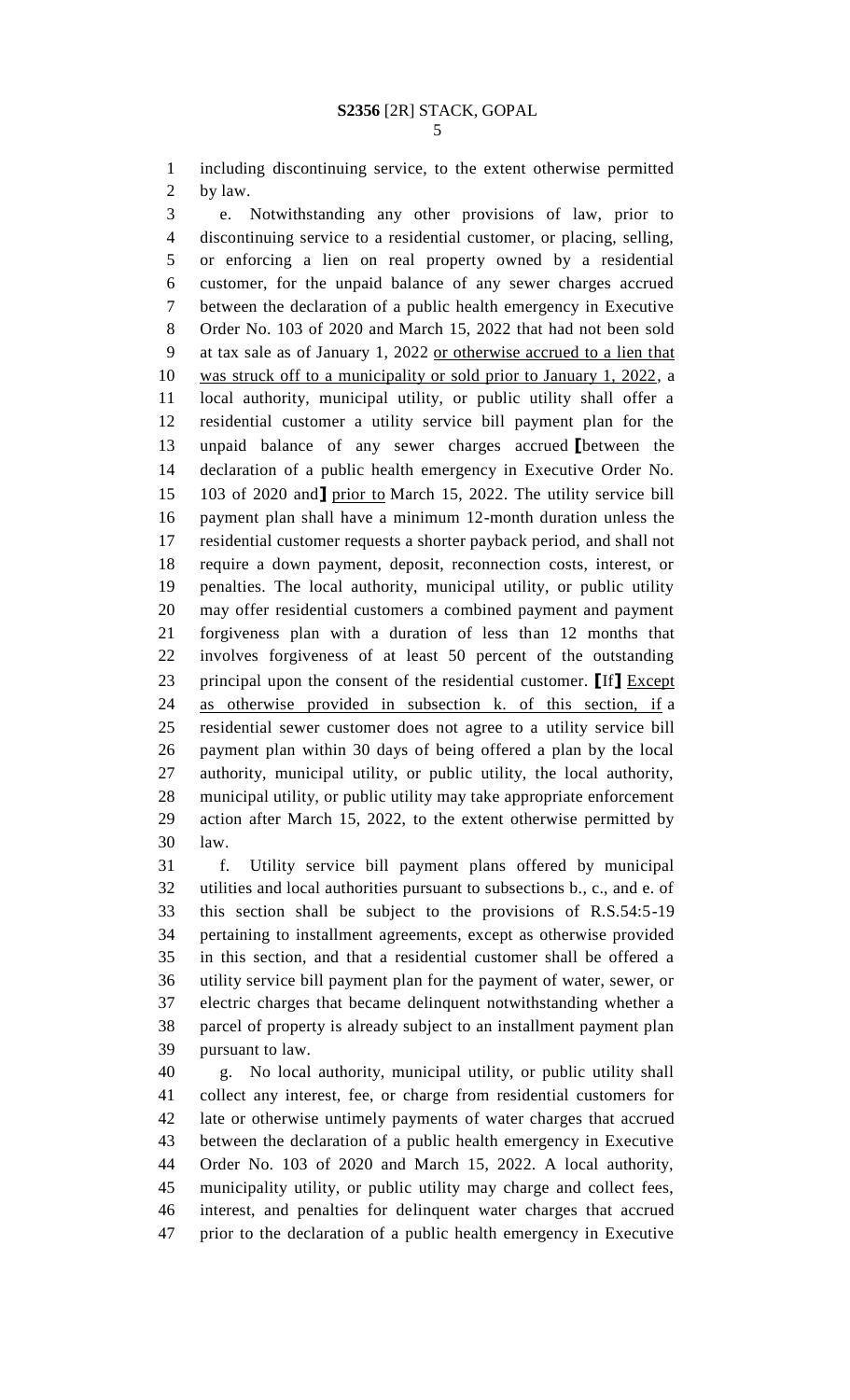Order No. 103 of 2020 and after March 15, 2022, as permitted by law.

 h. No municipal electric utility or rural electric cooperative shall collect any interest, fee, or charge from residential customers for late or otherwise untimely payments of electric charges that accrued between the declaration of a public health emergency in Executive Order No. 103 of 2020 and March 15, 2022. A local authority, municipal utility, or public utility may charge and collect fees, interest, and penalties for delinquent electric charges that accrued prior to the declaration of a public health emergency in Executive Order No. 103 of 2020 and after March 15, 2022, as permitted by law.

 i. No public utility shall collect any interest, fee, or charge from residential customers for late or otherwise untimely payments of electric or gas charges that accrued between the declaration of a public health emergency in Executive Order No. 103 of 2020 and the expiration date of Executive Order No. 246 of 2021, or in the case of a customer participating in the Winter Termination Program set forth in N.J.A.C.14:3-3A.5, that accrued between the declaration of a public health emergency in Executive Order No. 103 of 2020 and March 15, 2022. A public utility may charge and collect fees, interest, and penalties for delinquent electric or gas charges that accrued prior to the declaration of a public health emergency in Executive Order No. 103 of 2020 and after the expiration date of Executive Order No. 246 of 2021 or March 15, 2022, as applicable, as permitted by law.

 j. No local authority, municipal utility, or public utility shall collect any interest, fee, or charge for late or otherwise untimely payments of sewer charges that accrued between January 1, 2022 and March 15, 2022, or that accrued between the declaration of a public health emergency in Executive Order No. 103 of 2020 and December 31, 2021 and had not been sold at tax sale as of January 1, 2022 or otherwise accrued to a lien that was struck off to a municipality or sold prior to January 1, 2022. A local authority, municipality utility, or public utility may charge and collect fees, interest and penalties for delinquent sewer charges that accrued prior to the declaration of a public health emergency in Executive Order No. 103 of 2020 and after March 15, 2022, as permitted by law.

 k. (1) For a residential customer who, prior to June 15, 2022, has submitted an application to a State agency for utility assistance 42 from the "Universal Service Fund," established pursuant to section 12 of P.L.1999, c.23 (C.48:3-60), the "Low Income Home Energy Assistance Program," established pursuant to 42 U.S.C. s.8621 et seq., the "Low Income Household Water Assistance Program," established pursuant to the Consolidated Appropriations Act of 2021, Pub.L.116-260, or any other utility assistance program administered by the State, but the residential customer has not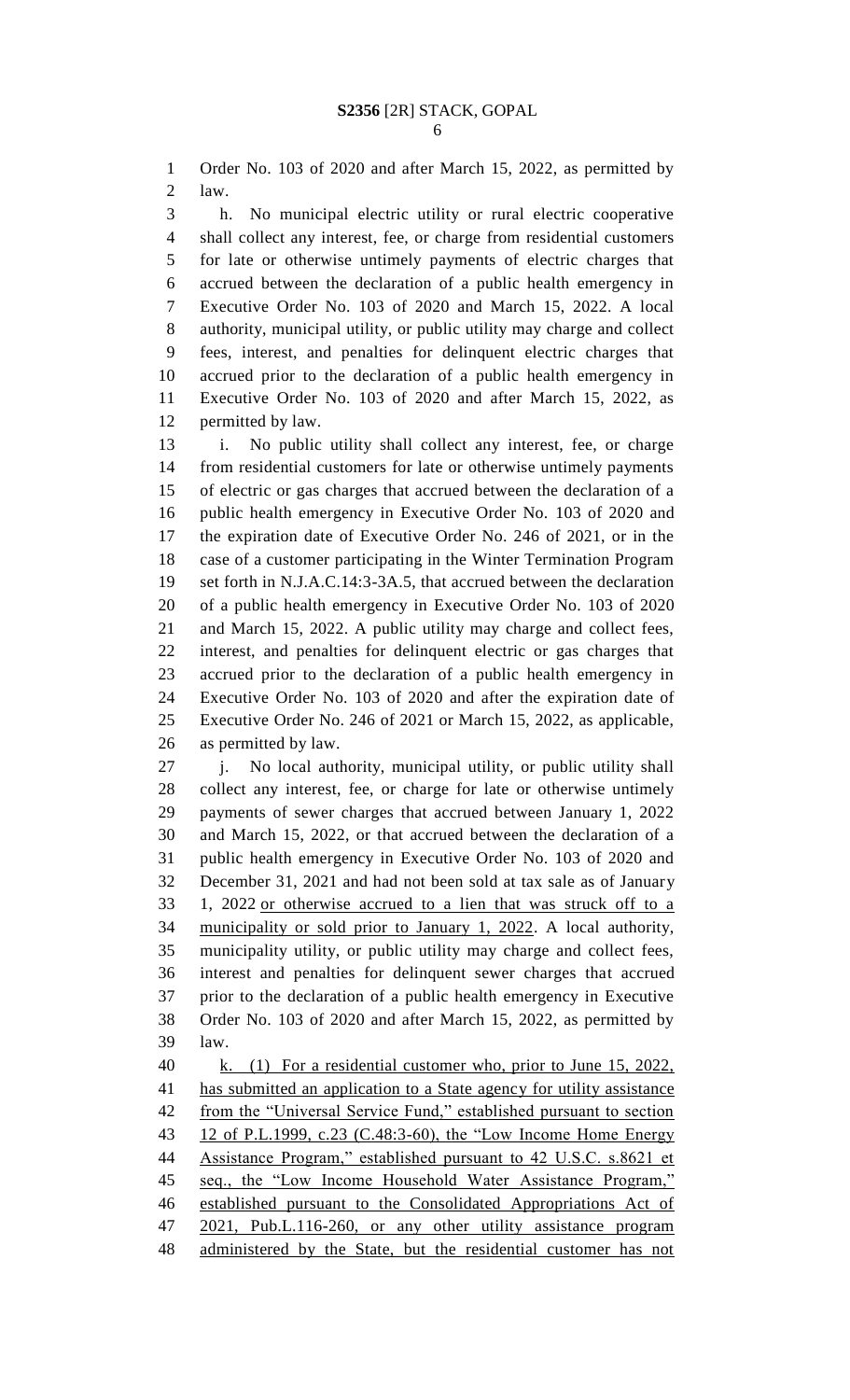received an application determination from the appropriate State agency, any local authority, municipal utility, public utility, or rural electric cooperative within the residential customer's service territory shall continue to provide electric, gas, sewer, or water service to the residential customer for 60 days after the customer has submitted an application. If the customer completes the application, the local authority, municipal utility, public utility, or rural electric cooperative shall continue to provide electric, gas, sewer, or water service to the residential customer until such time as the application is approved or rejected by the appropriate State agency. Any discontinuance occurring to a residential customer described in this paragraph between the end of the extended grace 13 period established pursuant to the effective date of P.L.2021, c.317 14 (C.40A:5A-28 et al.) and before the effective date of P.L., c. (C. ) (pending before the Legislature as this bill) shall be nullified and service shall be restored immediately. (2) Notwithstanding any other provisions of law, when a residential customer has, prior to June 15, 2022, submitted an application to a State agency for utility assistance pursuant to paragraph (1) of this subsection, a local authority or municipal 21 utility shall not place, sell, or enforce a lien on real property owned by a residential customer for the unpaid balance of any electric or water charges, or for the unpaid balance of any sewer charges not sold at tax sale, or otherwise accrued to a lien that was struck off to a municipality, or sold prior to January 1, 2022, until 60 days after 26 the customer has submitted an application, or, if the application is completed, until such time as the application is approved or rejected by the appropriate State agency. If a residential customer has appealed a State agency's denial of a utility assistance program application, a municipality or local authority shall delay placing, selling, or enforcing a lien for the unpaid balance of water, sewer, or electric charges pending conclusion of administrative review by the State agency. (3) Upon the termination of the protection from discontinuation of service afforded to a residential customer pursuant paragraph (1) of this subsection, the local authority, municipal utility, public utility, or rural electric cooperative shall offer the residential customer a utility service bill payment plan that conforms to the requirements of subsections b., c., d., or e. of this section, as applicable, except that such payment plan shall also include the unpaid balance of any electric, gas, sewer, or water charges accrued 42 between March 15, 2022 and the termination of the protection from discontinuation of service afforded pursuant to paragraph (1) of this subsection. If the residential customer does not agree to a utility service bill payment plan within 30 days of being offered a plan pursuant to this paragraph, the local authority, municipal utility, public utility, or rural electric cooperative may take appropriate enforcement action, including discontinuing service or placing,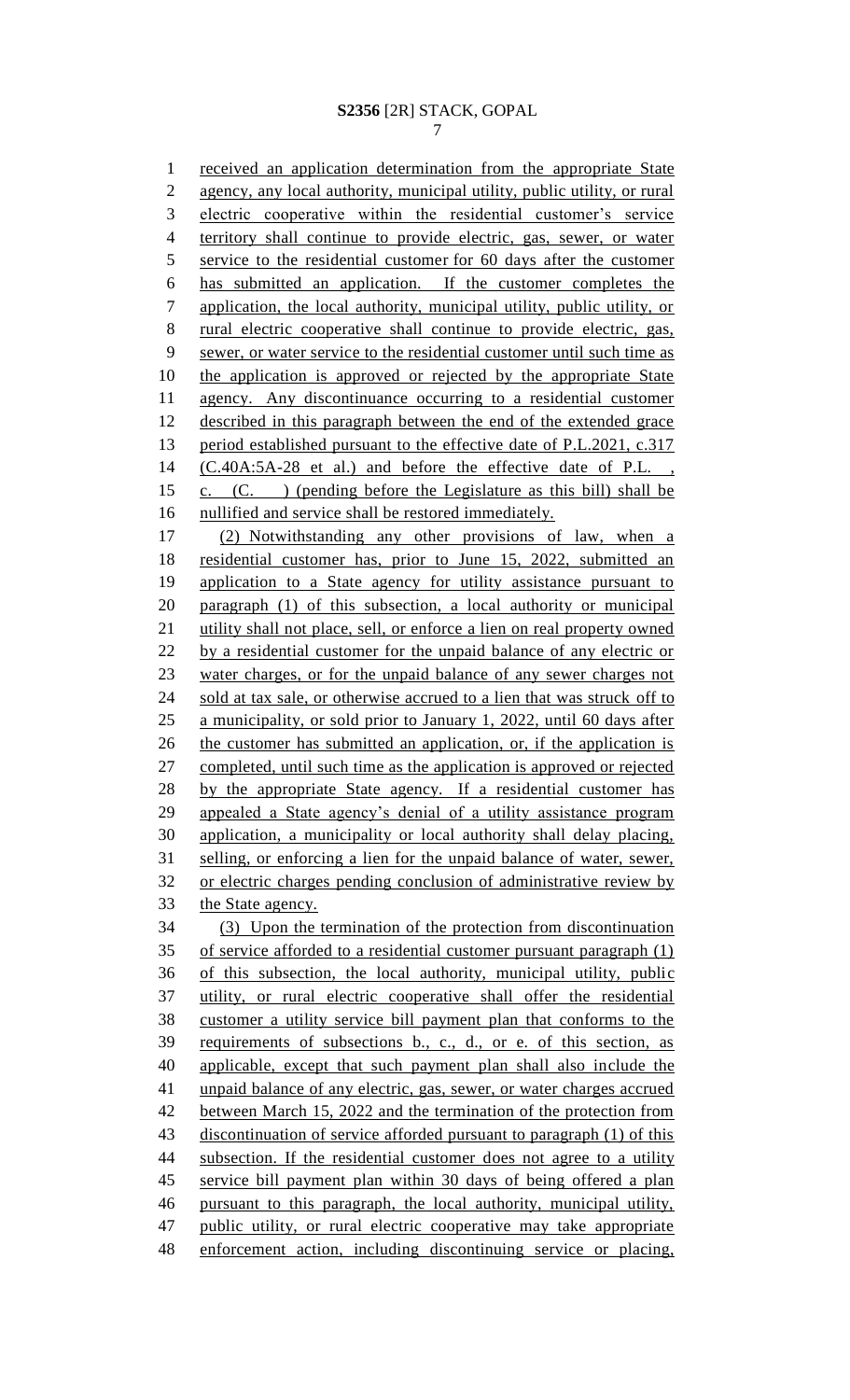1 selling, or enforcing a lien, to the extent otherwise permitted by  $law.$  (4) Within two weeks of the effective date of 4 P.L. , c. (C. ) (pending before the Legislature as this bill), and on a bi-weekly basis thereafter, the Department of Community Affairs, Department of Human Services, Board of Public Utilities, or any other State agency that administers a utility assistance program, shall provide written notice to each local authority, municipal utility, public utility, and rural electric cooperative that provides electric, gas, sewer, or water service within the residential 11 customer's service territory, which notice shall indicate: 12 (a) the name  $\left[ \text{and} \right]$ ,  $\left[ \text{and} \right]$  address  $\left[ \text{and} \right]$ , and utility account number  $\left[ \text{of} \right]$  each residential customer that has submitted an application or completed an application to a utility assistance program pursuant to paragraph (1) of this subsection; and (b) the protections set forth in paragraphs (1) and (2) of this subsection, which prohibit the discontinuance of any utility service to that residential customer and the placing, selling, or enforcing of a lien on real property owned by a residential customer until the State agency determines the residential customer's application. (5) Within 90 days of receiving a completed application for 22 utility assistance from a residential customer, the Department of 23 Community Affairs, Department of Human Services, Board of 24 Public Utilities, or any other State agency that administers a utility assistance program shall provide approval or rejection of the 26 application to the residential customer via <sup>2</sup>[certified and  $\mathbf{I}^2$  regular mail and, if applicable, the online portal in which the residential customer applied for the utility assistance program. <sup>(a)</sup> Upon receipt of a completed application, the Department of Community Affairs shall consider whether the residential customer is eligible for any utility assistance programs administered by the department when making an application determination. If the residential customer is eligible for participation in the Payment Assistance for Gas and Electric program, the Department of Community Affairs shall refer the application to the Affordable Housing Alliance, which administers the program, for review and determination. (b) The notice provided to the residential customer pursuant to this paragraph shall include information concerning the availability of the utility bill service payment plans established pursuant to paragraph (3) of this subsection.**<sup>1</sup>** (6) Within **<sup>2</sup> [**three**]** seven**<sup>2</sup>** business days of approving or 43 rejecting a residential customer's application for a utility assistance program, the State agency that administers the utility assistance program shall provide a notice of determination to each local authority, municipal utility, public utility, and rural electric 47 cooperative that provides electric, gas, sewer, or water service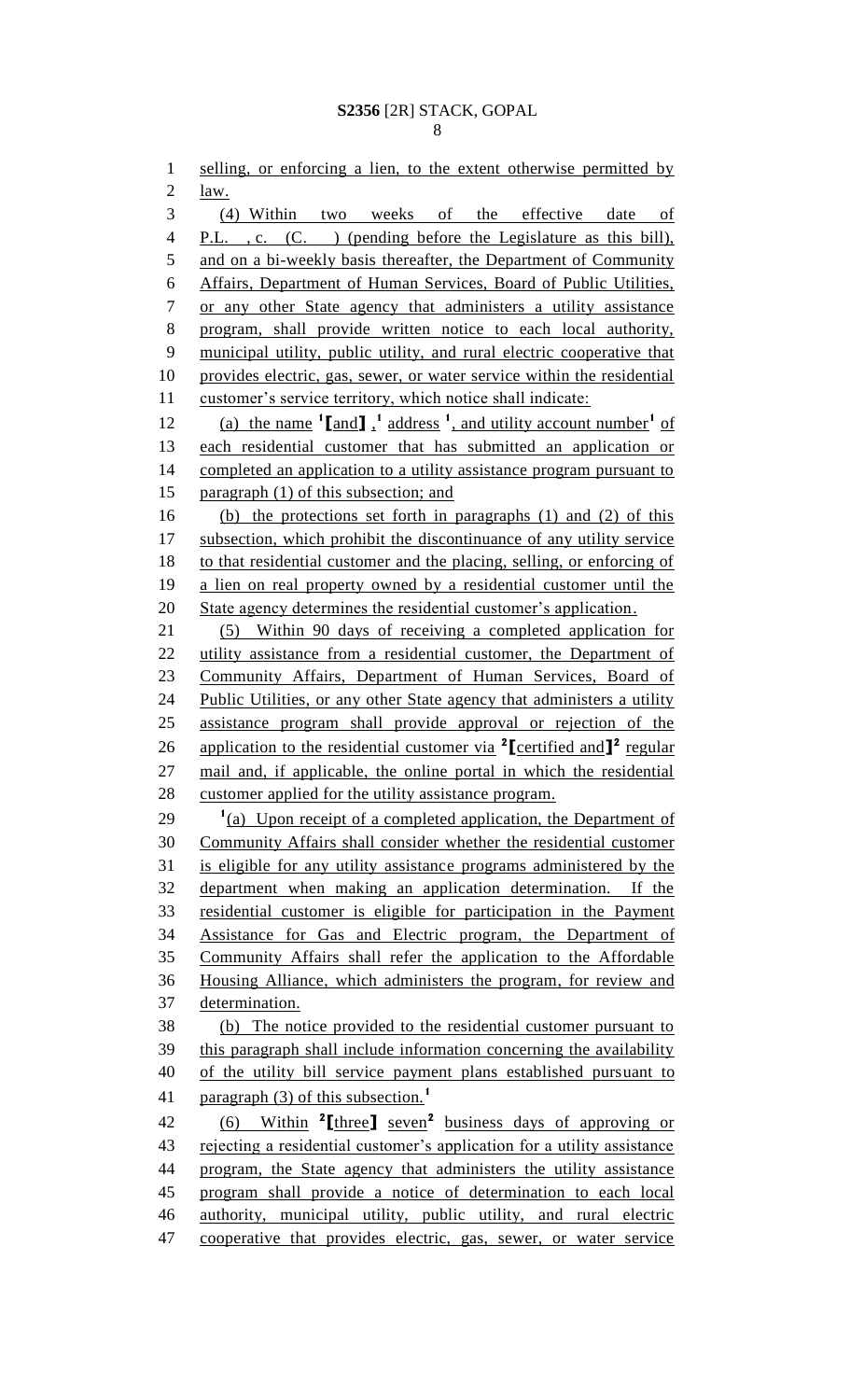within the residential customer's service territory. In addition to 2 any other information that the State agency may deem appropriate, the written notice shall indicate: 4 (a) the name  $\binom{1}{1}$ , and utility account number<sup>1</sup> of the residential customer who applied for the utility assistance program; (b) the decision made on the application and the amount of assistance that will be provided to the residential customer; and (c) the termination of the protections set forth in paragraphs (1) 10 and (2) of this subsection. (7) A local authority, municipal utility, public utility, or rural electric cooperative shall not be deemed to violate the provisions of this subsection if: (a) the State agency failed to provide notice to the local authority, municipal utility, public utility, or rural electric cooperative pursuant to paragraph (4) of this subsection and the customer has not notified the local authority, municipal utility, public utility, or rural electric cooperative of the submitted 19 application; or (b) the local authority, municipal utility, public utility, or rural electric cooperative determines, in good faith, that a utility emergency requires the discontinuance or interruption of electric, gas, sewer, or water service. (8) Residential customers of a municipal utility or local authority providing water or electric service shall have the interest on unpaid delinquent water or electric charges calculated as follows, with such calculations also to be used when calculating a tax sale lien redemption: (a) unpaid charges delinquent prior to March 9, 2020 shall have interest calculated from either the due date or last date of payment to March 9, 2020, and from March 16, 2022 until the date of payment. No interest shall be calculated from March 9, 2020 through March 15, 2022; and (b) unpaid charges delinquent from March 9, 2020 through March 15, 2022 shall have interest calculated from March 16, 2022 to the date of payment. (9) Residential customers of a municipal utility or local authority providing sewer service shall have the interest on unpaid sewer charges delinquent as of March 15, 2022 calculated from March 16, 2022 to the date of payment. (10) Redemptions of sewer liens that prior to January 1, 2022 42 were sold, accrued to a lien as a subsequent payment, or struck off to a municipality shall have interest calculated from the date of tax 44 sale or the date of the subsequent payment to December 31, 2021, and from March 16, 2022 to the date of redemption. No interest shall be calculated from January 1, 2022 to March 15, 2022. (11) Interest, late fees and penalties may be waived for residential customers of municipal utilities or local authorities